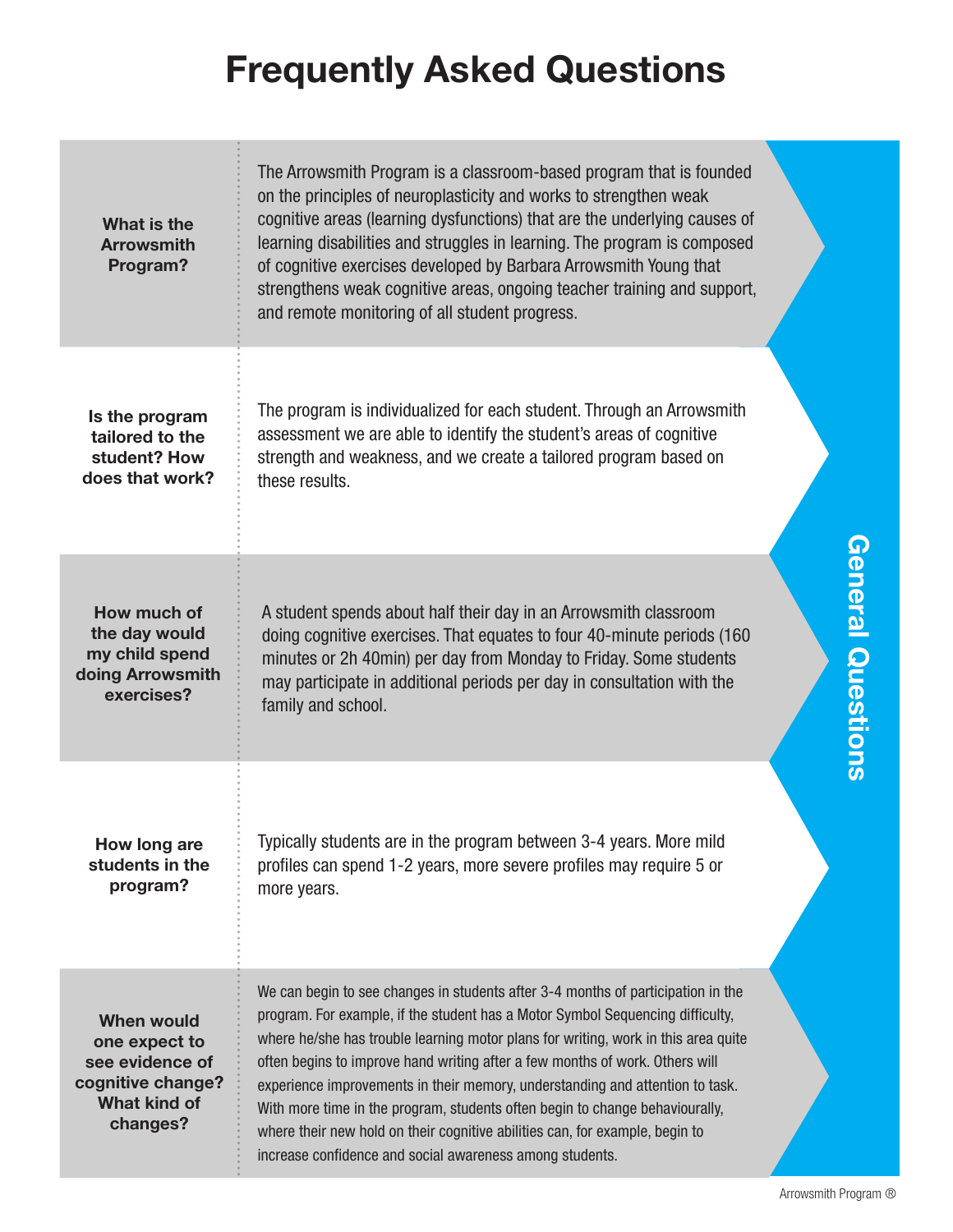| How long are the<br>periods?                                                 | Each cognitive period is 40 minutes long.                                                                                                                                                                                                                                                                                                                                                             |  |
|------------------------------------------------------------------------------|-------------------------------------------------------------------------------------------------------------------------------------------------------------------------------------------------------------------------------------------------------------------------------------------------------------------------------------------------------------------------------------------------------|--|
| What is the<br>student:teacher<br>ratio?                                     | 10:1. The students work independently with frequent teacher monitoring<br>and feedback.                                                                                                                                                                                                                                                                                                               |  |
| Is there homework<br>associated with<br>the program?                         | <b>Goneral Questions</b><br>Two of the cognitive exercises (Word & Tracing) have a 30 minute<br>homework component to provide further opportunity for cognitive<br>growth.<br>At home students will do exactly the same thing they are doing in class,<br>so parents do not and should not help their child with their homework.                                                                      |  |
| <b>What qualifies</b><br>a teacher to be<br>an Arrowsmith<br>teacher?        | All Arrowsmith teachers go through an intensive training course that<br>prepares them to deliver the program within their school as well as all<br>assessment protocols required. With this training they become certified<br>Arrowsmith Teachers.                                                                                                                                                    |  |
| Is there a part<br>time option where<br>a student can do<br>fewer exercises? | Once the Arrowsmith Program is established in a school for 2 years,<br>administrators can seek approval for a part time program at their<br>school, where a student would have the potential to work on 1-2<br>cognitive exercises per school year. Most students with learning<br>difficulties require 3-4 years of full time classes (4 periods a day) to<br>strengthen their cognitive weaknesses. |  |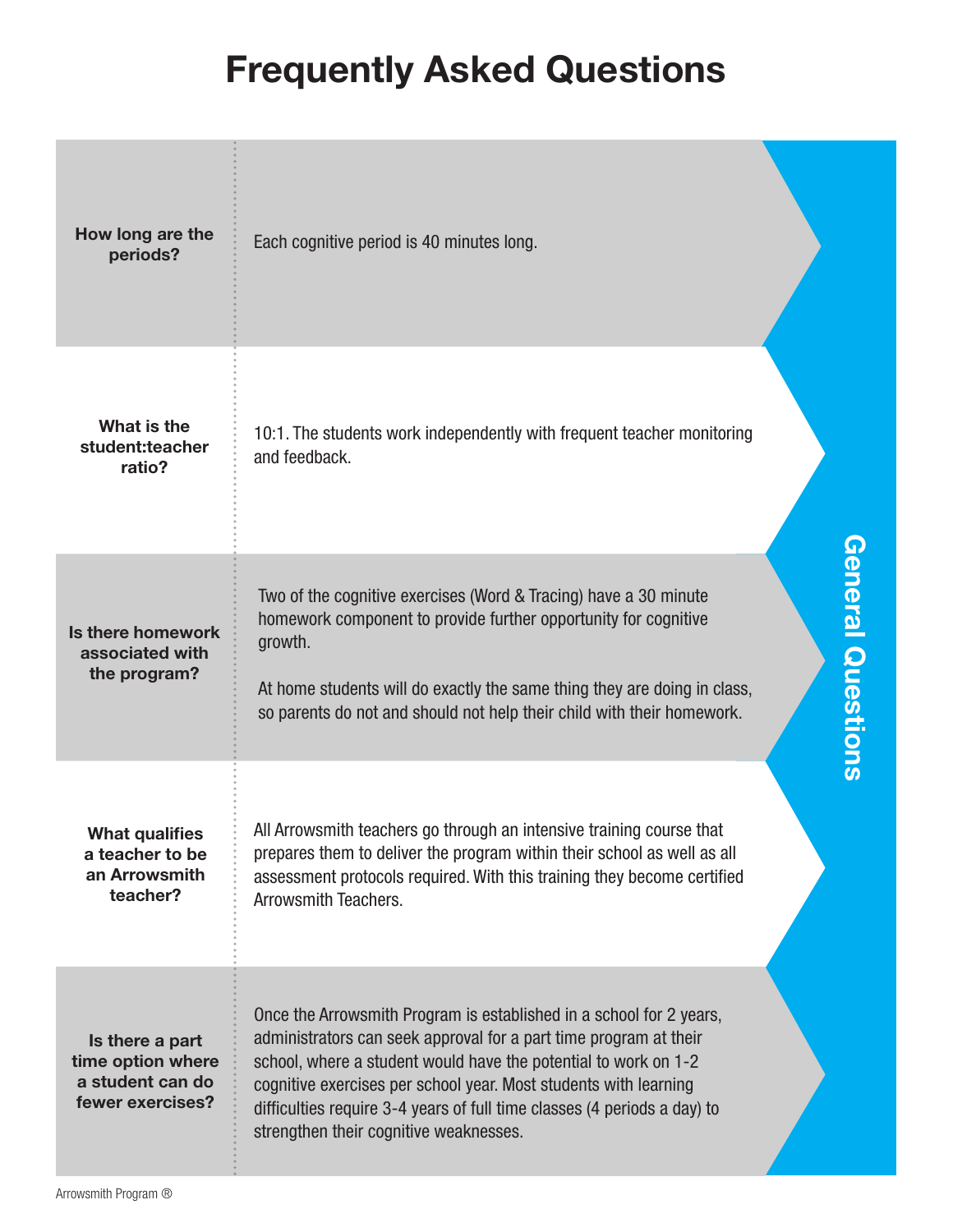| Who does the<br>program benefit?   | Students entering the Arrowsmith Program have ordinarily been<br>experiencing a range of difficulties such as problems with:<br>reading<br>writing<br>mathematics<br>comprehension<br>$\bullet$<br>logical reasoning<br>visual memory<br>auditory memory<br>dyslexia<br>non-verbal learning<br>auditory processing<br>$\bullet$<br>attention<br>We suggest that parents or students review the list of Learning<br>Dysfunctions in the Arrowsmith literature (Chart of Learning<br>Dysfunctions and Learning Outcomes). They will find a list of cognitive<br>areas addressed in our program and the common features of a deficit.                                                                                                                                                          |                           |
|------------------------------------|---------------------------------------------------------------------------------------------------------------------------------------------------------------------------------------------------------------------------------------------------------------------------------------------------------------------------------------------------------------------------------------------------------------------------------------------------------------------------------------------------------------------------------------------------------------------------------------------------------------------------------------------------------------------------------------------------------------------------------------------------------------------------------------------|---------------------------|
| What makes a<br>typical candidate? | The typical student enrolled in an Arrowsmith Program class:<br>Is of average or above average intelligence<br>$\bullet$<br>Has a combination of the learning dysfunctions outlined in our<br>literature<br>Does not have severe intellectual, cognitive, emotional or<br>behavioural disorders that would significantly affect his or her<br>ability to participate in the Arrowsmith Program<br>Does not have acquired brain injury or an autism spectrum disorder<br>$\bullet$<br>Is of elementary, secondary, or post-secondary school age<br>$\bullet$<br>These are guidelines only. There are many students who fall within<br>these guidelines; others who may require further consideration and<br>still others for whom we feel this program cannot provide meaningful<br>benefit. | <b>Supering Manazions</b> |

Arrowsmith Program ®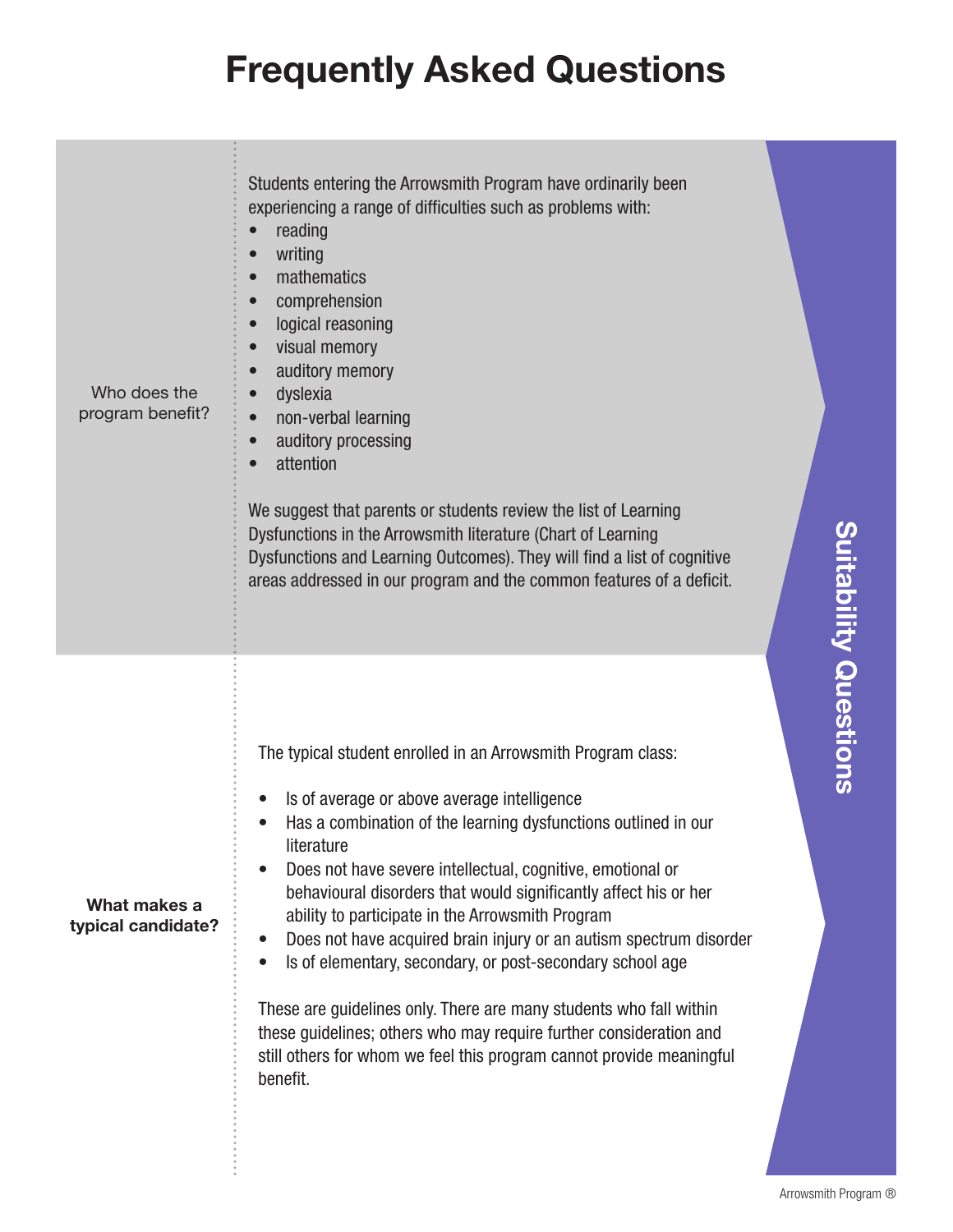| Who is not<br>suitable for the<br>program? How<br>do you determine<br>suitability? | Individuals with the conditions listed below are beyond the scope of Arrowsmith<br>Program. Arrowsmith Program would therefore not be recommended for these<br>issues. Suitability is determined in consultation between the family and the<br>school. Each school determines its own additional suitability and enrolment<br>criteria. An Arrowsmith assessment does not determine suitability. Features<br>beyond the scope of Arrowsmith Program:<br>Acquired Brain Injury - We have worked with some individuals with<br>acquired brain injury with some success. This difficulty is not unknowing the full<br>scope of the injury - what brain tissue has been damaged and to what extent.<br>Severe Intellectual or Cognitive Disorders (e.g. MID, Global Delay)<br>- These individuals have difficulty accessing the program because they have<br>decreased foundational neural connections within the grey matter, and therefore<br>have limitations to the neuroplastic capabilities of their brains.<br>Autism Spectrum Disorders - We have worked with students with autism<br>that are high functioning (e.g Asperger's) with some success as we can address<br>the non-verbal piece and any underlying cognitive deficits. We cannot address<br>the Autism or Asperger's as it is not a cognitive weakness.<br><b>Emotional or Behavioural Disorders - Some common examples include</b><br>Oppositional Defiance Disorder, Aggression, Psychiatric disorders. These affect<br>the student's ability to actively engage in the exercises and will have a direct<br>impact on their progress through the exercises. We suggest individuals with<br>these types of disorders seek treatment for these issues before considering<br>participation in the program. |  |
|------------------------------------------------------------------------------------|----------------------------------------------------------------------------------------------------------------------------------------------------------------------------------------------------------------------------------------------------------------------------------------------------------------------------------------------------------------------------------------------------------------------------------------------------------------------------------------------------------------------------------------------------------------------------------------------------------------------------------------------------------------------------------------------------------------------------------------------------------------------------------------------------------------------------------------------------------------------------------------------------------------------------------------------------------------------------------------------------------------------------------------------------------------------------------------------------------------------------------------------------------------------------------------------------------------------------------------------------------------------------------------------------------------------------------------------------------------------------------------------------------------------------------------------------------------------------------------------------------------------------------------------------------------------------------------------------------------------------------------------------------------------------------------------------------------------------------------------------------------------------|--|
| Does the program<br>address attention<br>issues like ADD/<br><b>ADHD?</b>          | Arrowsmith recognizes that ADD/ADHD can be the result of:<br>1 - A cognitive pile up, where there are several weak cognitive areas<br>that often include weakness in executive functioning areas. And since ADD/<br>ADHD diagnoses are based on observable behaviours, if a child cannot hold<br>attention, carry out a task, is easily distracted, or has difficulty regulating their<br>behaviours they are often labeled as having ADD/ADHD when in fact it is a<br>result of weaknesses in a combination of cognitive areas. As students work<br>through their Arrowsmith Programs they begin to strengthen these weak<br>cognitive areas and the need for medication is often reduced or eliminated<br>completely.<br>2 - A neurochemical imbalance at the subcortical level. Because<br>this form of ADD/ADHD is at the neurotransmitter level it is independent of<br>cognitive deficits and therefore cannot be addressed through the Arrowsmith<br>Program.                                                                                                                                                                                                                                                                                                                                                                                                                                                                                                                                                                                                                                                                                                                                                                                                       |  |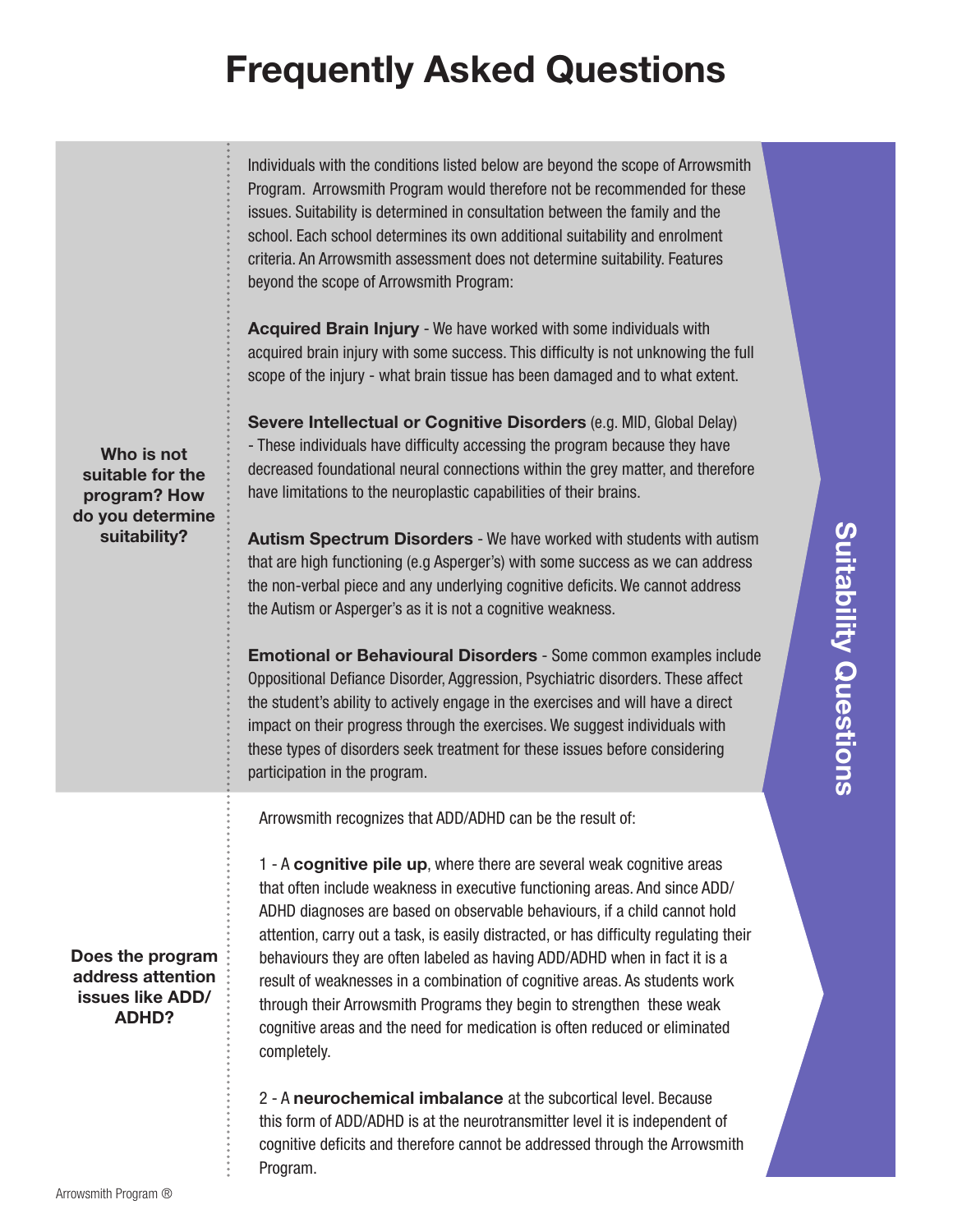| What is the<br>youngest/oldest<br>student that<br>has been in the<br>program?                                                                         | The youngest student we have in the program is 6. The oldest to date is<br>82.<br>Students younger than 6 will have no or very little experience with<br>desk work, and may find it difficult to sustain engagement and work<br>independently for 40 minutes.                                                                                                                                                                                                                                                                                                                                                                                     |                                  |
|-------------------------------------------------------------------------------------------------------------------------------------------------------|---------------------------------------------------------------------------------------------------------------------------------------------------------------------------------------------------------------------------------------------------------------------------------------------------------------------------------------------------------------------------------------------------------------------------------------------------------------------------------------------------------------------------------------------------------------------------------------------------------------------------------------------------|----------------------------------|
| Does my child<br>need a formal<br>identification to<br>participate in<br>the Arrowsmith<br>Program?                                                   | Arrowsmith does not require students participating in the program to be<br>formally identified as being learning disabled.<br>**Some schools may require this as part of the student's enrollment in<br>the program. This is at the discretion of the school.                                                                                                                                                                                                                                                                                                                                                                                     | <b>Student Profile Questions</b> |
| What is the age<br>range of students<br>in the classroom?                                                                                             | An Arrowsmith classroom is a multi-age classroom, where students of<br>varying ages can work side-by-side doing Arrowsmith exercises.<br>Since the program is individualized where each student works on their<br>own cognitive program, having a range of student ages is not an issue<br>and can even be beneficial, as the older students tend to take on a<br>mentorship role in the classroom with the younger students.                                                                                                                                                                                                                     |                                  |
| <b>Please explain the</b><br>concept of sooner<br>rather than later,<br>and what are the<br>benefits to having<br>younger students<br>in the program? | Learning disabilities can have a significant impact on students as they<br>struggle through school and life in general. Learning problems interfere<br>with both academic and social life, and can lead to limited success<br>and a poor self-concept. Low self-esteem can even lead to depression,<br>anxiety, or other mental illnesses. By targeting and strengthening<br>learning dysfunctions at a younger age, we remove or lessen that<br>possibility that a learning disability can have damaging effects to a<br>student's life in the future. They will have the same opportunities as<br>other students without learning difficulties. | Arrowsmith Program ®             |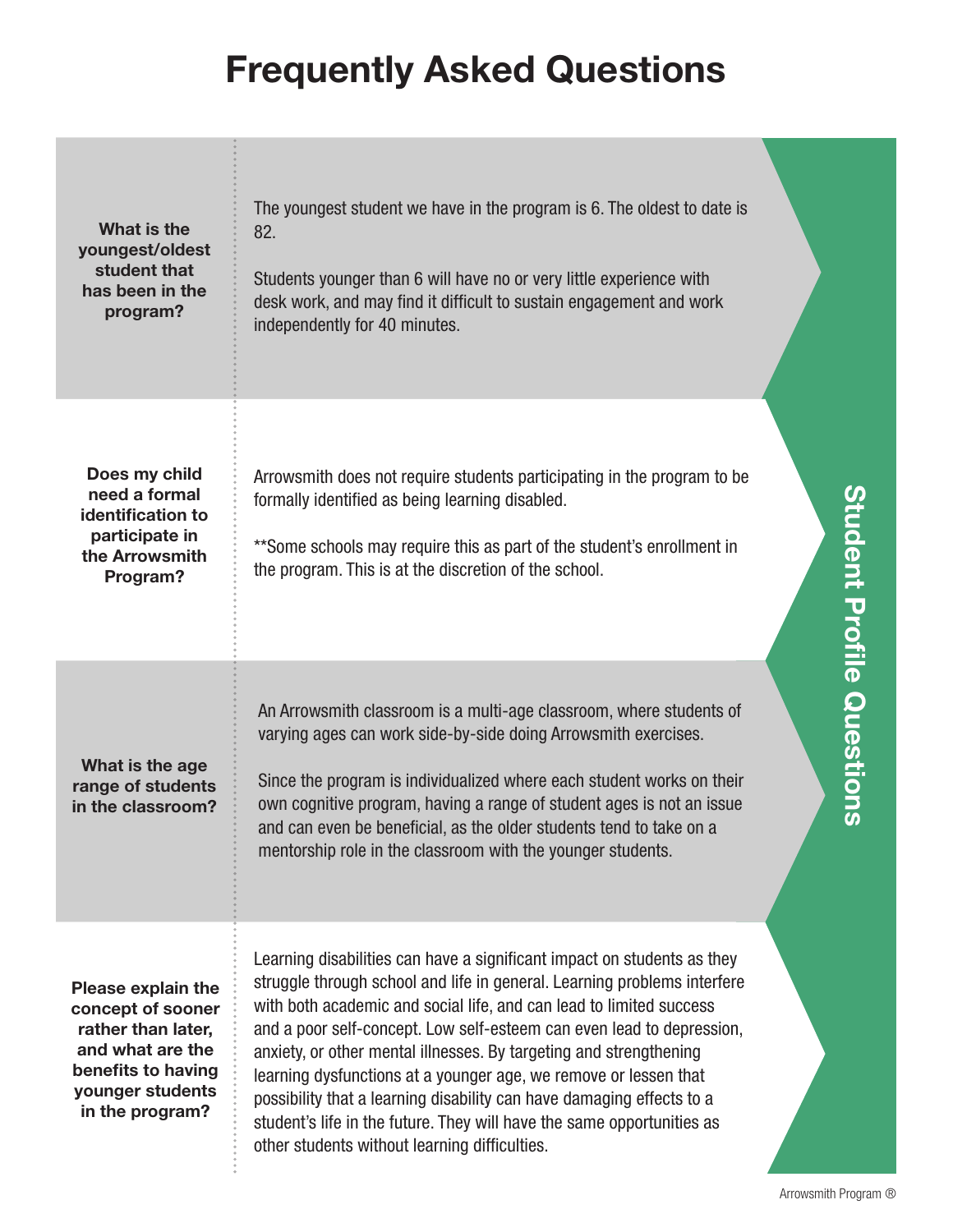What happens if a high school-aged student wants to do Arrowsmith? What happens to his/her credits?

If students are in Arrowsmith during their high school years they are focussing on developing cognitive strengths and not curriculum content. They will therefore need to earn credits outside of their Arrowsmith Program. Some students take night, summer or online courses. Some schools offering Arrowsmith schedule students' days so they are participating in Arrowsmith and also earning high school credits.

For many families, it is recognized that until a student has improved ability to read, write, problem solve, comprehend and learn more independently, their credit earning ability will be limited. Instead, they decide their child should focus first on changing their ability to learn, and will then engage in opportunities to more effectively learn their high school content. This typically leads to far better performance outcomes in high school and post secondary pursuits.

What about students with behavioral difficulties?

Most students who struggle with learning academic skills because of cognitive difficulties also struggle to learn behavioural and social skills. Some have specific difficulties in understanding nonverbal communication and interpreting the world around them. This confusion that often leads to misbehaviour or perceived misbehaviour. It is also common for students to develop coping strategies to avoid failure in school, including some antisocial tendencies. These types of behavioural issues are addressed through particular exercises, or by being in an environment where only achievable, concrete tasks are placed in front of them.

For those individuals whose resistance, anger, verbal or aggressive behaviour is more chronic and/or untreated, the Arrowsmith Program is unlikely to be suitable for them. The Program's structure and required engagement is too challenging for them to manage. It is Arrowsmith's recommendation that treatment be sought to address serious emotional or behavioural issues before Arrowsmith participation is considered.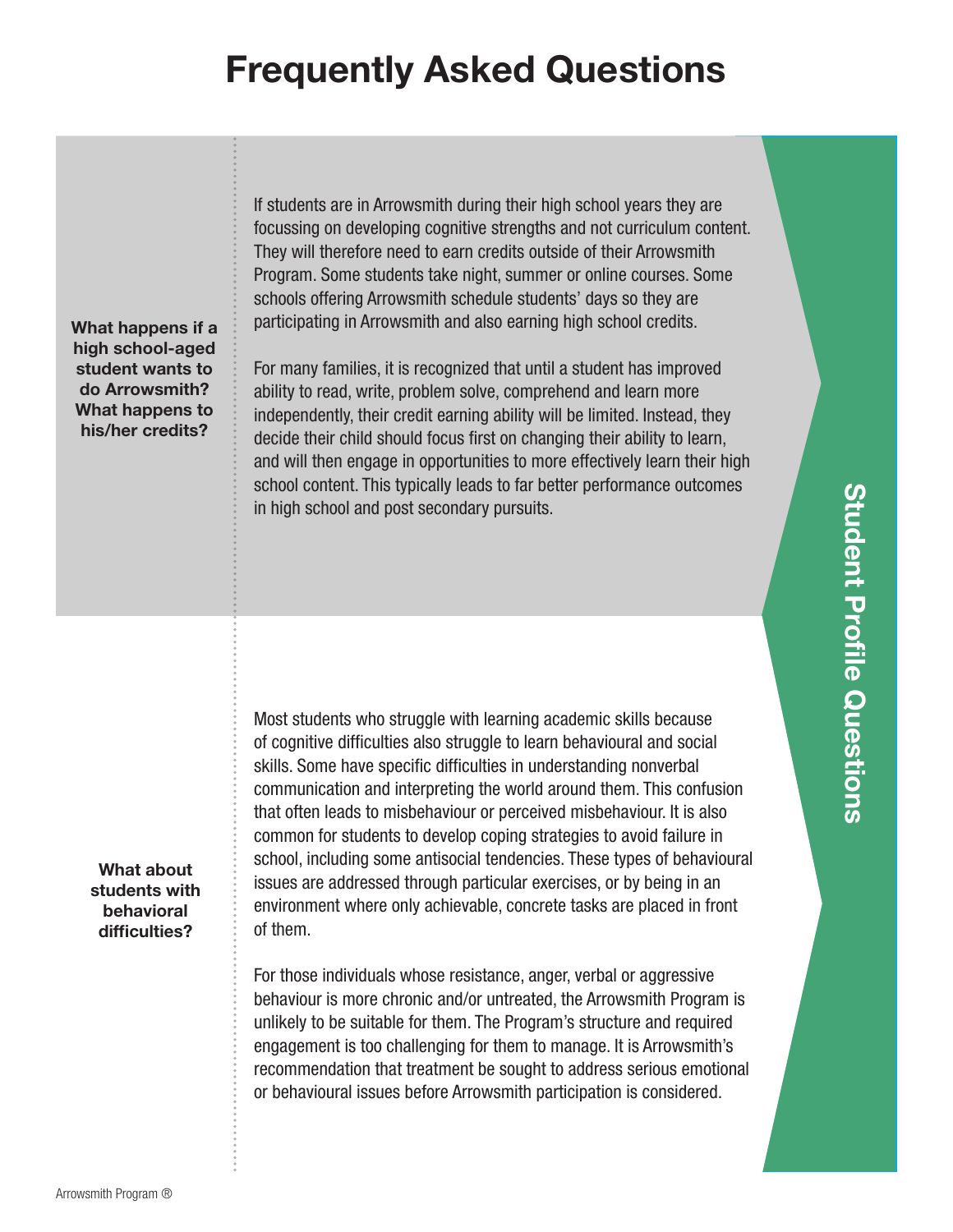| <b>What sort</b><br>of testing/<br>assessment<br>would my child<br>have to undergo<br>to participate in<br>the program? | Enrolment in the Arrowsmith Program is determined in consultation with the<br>family and the participating school. A screening can involve conversations,<br>review of previous school or psychological reports, or an student interview.<br>Once a student is enrolled, they will complete an Arrowsmith assessment.<br>This assessment is administered by the Arrowsmith teacher and involves<br>tests specifically designed for Arrowsmith participation purposes. A psych-<br>ed assessment cannot replace the Arrowsmith assessment process. The<br>Arrowsmith Program assessment is not designed to diagnose learning<br>disabilities, but to inform a student's unique cognitive profile and create an<br>individualized program of Arrowsmith cognitive exercises.                                                       |                             |
|-------------------------------------------------------------------------------------------------------------------------|----------------------------------------------------------------------------------------------------------------------------------------------------------------------------------------------------------------------------------------------------------------------------------------------------------------------------------------------------------------------------------------------------------------------------------------------------------------------------------------------------------------------------------------------------------------------------------------------------------------------------------------------------------------------------------------------------------------------------------------------------------------------------------------------------------------------------------|-----------------------------|
| Who does the<br>assessment?                                                                                             | The Arrowsmith Assessment is administered by a certified Arrowsmith<br>Program teacher. The results are reviewed and analysed by Arrowsmith<br>Program staff.                                                                                                                                                                                                                                                                                                                                                                                                                                                                                                                                                                                                                                                                    |                             |
| How long does it<br>take?                                                                                               | Assessing one student takes approximately 1 full day. The assessment<br>process can also be divided across multiple days to lessen student<br>fatigue or if the participating school schedules it this way.                                                                                                                                                                                                                                                                                                                                                                                                                                                                                                                                                                                                                      | <b>Assessment Questions</b> |
| <b>Will the</b><br>assessment<br>identify my child<br>with a learning<br>disability?                                    | The results of the Arrowsmith assessment will not formally diagnose<br>a student as learning disabled. Instead, it is designed to measure the<br>cognitive strengths and weaknesses of the student, and to create an<br>individualized student profile and program.                                                                                                                                                                                                                                                                                                                                                                                                                                                                                                                                                              |                             |
| How is the<br><b>Arrowsmith</b><br>assessment<br>different than<br>traditional<br>psycho-<br>educational<br>testing?    | Different in both objective and design. Psycho-educational assessments<br>are intended to identify learning disabilities in order to recommend<br>accommodations, modifications, or family resources that might lessen<br>the impact of learning disabilities. Its design varies by administrator but<br>typically it will involve observational and standardized measures of cognition<br>and academic performance. Conversely, the Arrowsmith assessment is<br>made of carefully designed tests that isolate cognitive areas and precisely<br>measures their function. The objective of such an assessment is not to<br>create recommendations for classroom accommodations but rather to create<br>the unique profile of the individuals and a program of exercises that will<br>fundamentally change their learning ability. |                             |
|                                                                                                                         |                                                                                                                                                                                                                                                                                                                                                                                                                                                                                                                                                                                                                                                                                                                                                                                                                                  | Arrowsmith Program ®        |

# **Assessment Questions**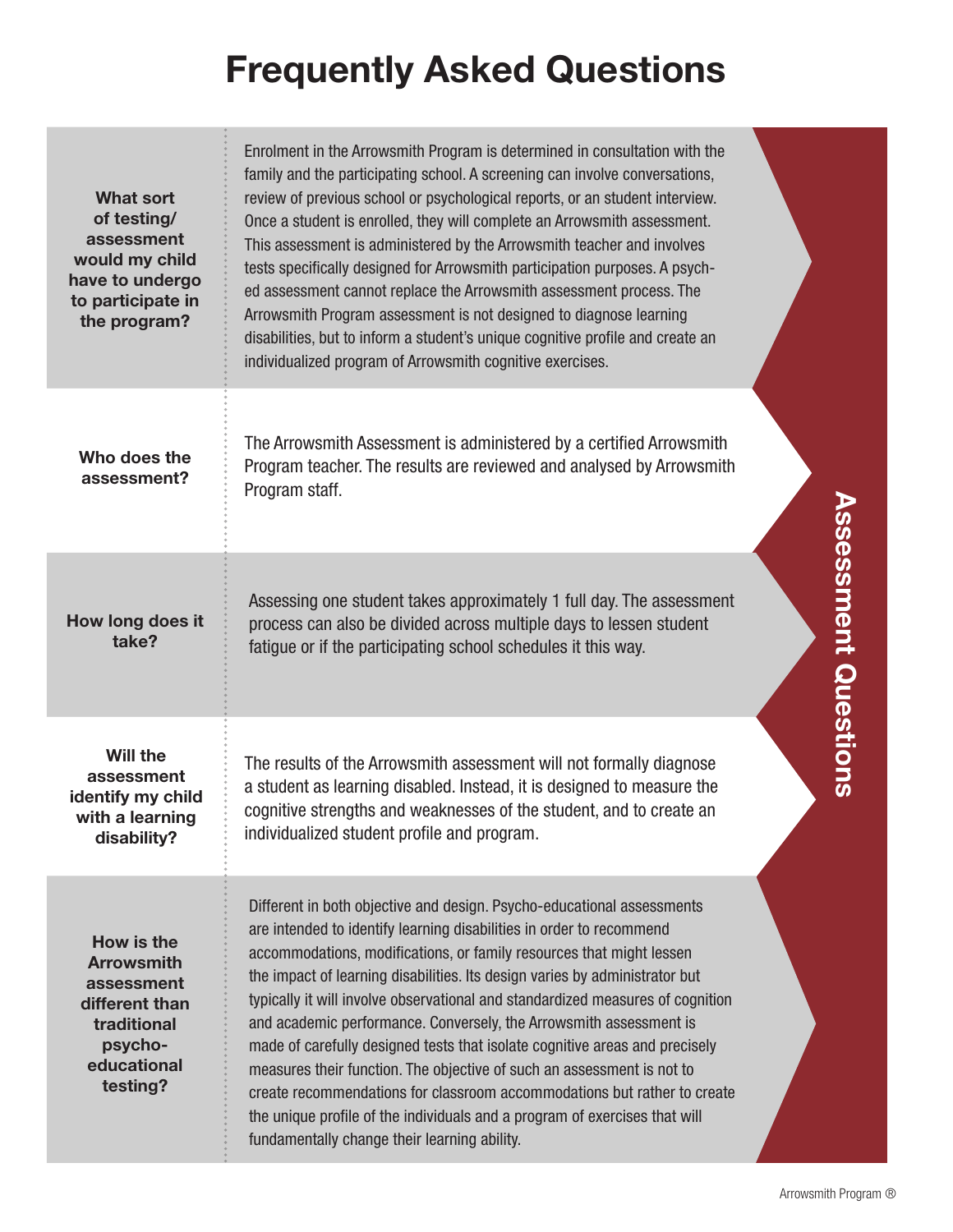| I read Barbara<br>Arrowsmith-<br><b>Young's Book</b><br>that discusses 19<br>cognitive areas,<br>so I'm assuming<br>my child will be<br>tested in all 19?                                    | The Arrowsmith Program assessment targets 13 cognitive areas -<br>core areas which have been found to be the most critical aspects<br>of academic, social and vocational skill development. While Barbara<br>Arrowmsith Young had developed measures and exercises for 19<br>discrete areas, the Program's current model of assessment and<br>programmed exercises has been proven to affect lifelong change and an<br>improved quality of life.                                                                                                                                                                                                                                                                                                                                                                                                                                                     |
|----------------------------------------------------------------------------------------------------------------------------------------------------------------------------------------------|------------------------------------------------------------------------------------------------------------------------------------------------------------------------------------------------------------------------------------------------------------------------------------------------------------------------------------------------------------------------------------------------------------------------------------------------------------------------------------------------------------------------------------------------------------------------------------------------------------------------------------------------------------------------------------------------------------------------------------------------------------------------------------------------------------------------------------------------------------------------------------------------------|
| How do you<br>determine which<br>exercises a<br>student will work<br>on once they<br>are assessed?<br>As a parent,<br>can I decide<br>which cognitive<br>exercises my child<br>will work on? | Once a student is assessed, an Individual Learning Profile is created which<br>outlines a student's strengths and weaknesses in each area of cognitive<br>function. Then the appropriate exercises are programmed for the student in<br>order to address their areas of weakness.<br>There are several factors that involve determining the cognitive exercises<br>that a student will work on; the number of critical learning dysfunctions;<br>the severity and the specific combination of dysfunctions; which areas are<br>most critical to address as improvement is in these areas will have the most<br>significant impact in a student's life (academic and social success); and the<br>time period that a student can commit to the program. Parents are encouraged<br>to provide insight about their child's experience, but programming decision are<br>made by Arrowsmith Program staff. |
| <b>What happens</b><br>if a student is<br>assessed and it is<br>determined that<br>the student only<br>needs to work on<br>I-2 exercises?                                                    | If a student is deemed a suitable candidate for Arrowsmith it is very<br>rare that he or she would have only 1 or 2 areas of cognitive function<br>to address. That being said it is still possible and in this situation the<br>student's program could consist of 2 periods working on 1 cognitive<br>area.<br>** If your school offers a part time program, this could be an appropriate<br>type of candidate for this program.                                                                                                                                                                                                                                                                                                                                                                                                                                                                   |
| Is there any<br>research? Is<br>the Arrowsmith<br>Program<br>effective?                                                                                                                      | There have been multiple studies performed that demonstrate positive<br>outcomes of Arrowsmith Program. These studies can be located on the<br>Arrowsmith Program website.<br>There are also a number of neuro-imaging and outcome studies that<br>are currently being conducted. For more information about these<br>current research studies, please refer to www.arrowsmithschool.org to<br>access the Research Initiatives Report.                                                                                                                                                                                                                                                                                                                                                                                                                                                               |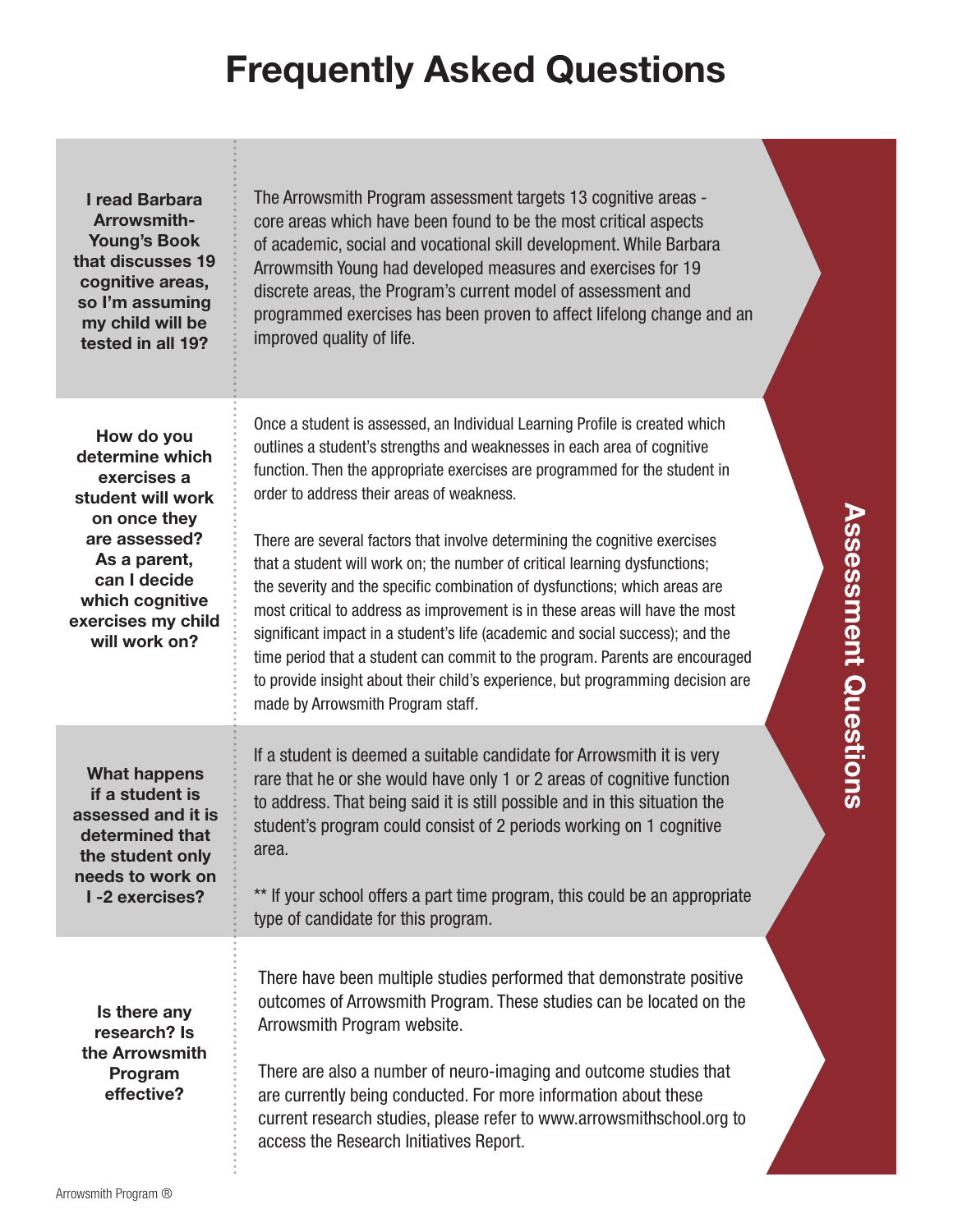| Do students<br>maintain their<br>improvements? Is<br>there any follow<br>up on how the<br>kids are doing<br>after Arrowsmith? | Students do maintain the cognitive gains that they make in the program.<br>The program has tracked students 30 years out of the program and<br>they have not experienced cognitive decline. Also, there is a study on<br>our website that explains how 69% of a 42 student study pool (students<br>with learning disabilities) no longer required any resource support after<br>completing their Arrowsmith Programs.<br>Please see the Report on the Arrowsmith Program in the Toronto<br>Catholic District School Board for details. This report can be found at<br>www.arrowsmithschool.org.                                                                                                                                                                                                                                                                                                                                                                                                         |                             |
|-------------------------------------------------------------------------------------------------------------------------------|---------------------------------------------------------------------------------------------------------------------------------------------------------------------------------------------------------------------------------------------------------------------------------------------------------------------------------------------------------------------------------------------------------------------------------------------------------------------------------------------------------------------------------------------------------------------------------------------------------------------------------------------------------------------------------------------------------------------------------------------------------------------------------------------------------------------------------------------------------------------------------------------------------------------------------------------------------------------------------------------------------|-----------------------------|
| How does this<br>program compare<br>to other brain<br>training programs<br>like FastForWord?                                  | With the growing awareness of Neuroplasticity around the world, has<br>come the development of many types of brain training programs.<br>FastForWord, for example, is a program also rooted in neuroplasticity<br>that focuses on a combination of cognitive areas that are related to<br>reading skills.<br>Arrowsmith recognizes that learning disabilities are the result of<br>multiple under-functioning cognitive areas (Learning Dysfunctions). The<br>Arrowsmith Program is made up of a series of cognitive exercises that<br>target and stregthen the specific under-functioning cognitive areas that<br>could be inhibiting a student from learning to their potential.<br>Arrowsmith reaches beyond the scope of an intervention with one or<br>two skills, as it helps students to overcome multiple learning disabilities.<br>Arrowsmith is also unique in that it provides a service component,<br>where student data is analyzed and reported on by trained Arrowsmith<br>Coordinators. | <b>Assessment Questions</b> |
| Why would a child<br>not succeed in<br>the program?<br>In what<br>circumstances<br>would the<br>program not<br>work?          | If a student is deemed suitable for the program by Arrowsmith trained<br>representatives, and this student is able to actively engage in the<br>cognitive exercises, there is no reason why a student would not benefit<br>from participating in the program. If a student was removed from<br>their program prematurely, did not have family support, or if a student<br>did not properly engage in the exercises, it is possible that success<br>would be limited. If a student with an atypical profile is enrolled in the<br>program, must be an understanding that cognitive gains cannot easily<br>be predicted and may be limited.                                                                                                                                                                                                                                                                                                                                                               |                             |
|                                                                                                                               |                                                                                                                                                                                                                                                                                                                                                                                                                                                                                                                                                                                                                                                                                                                                                                                                                                                                                                                                                                                                         | Arrowsmith Program ®        |